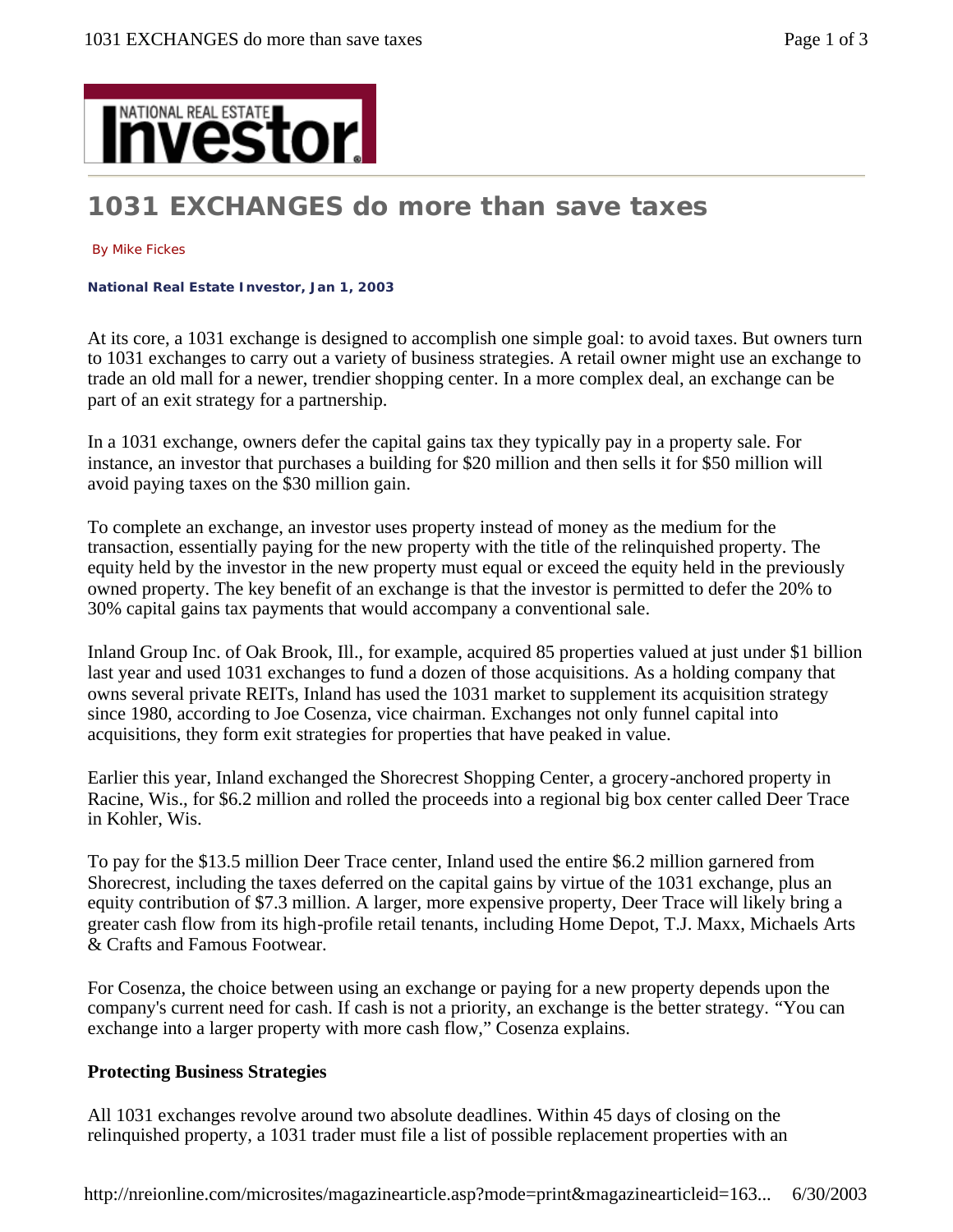intermediary — a firm certified to act as the closing agent for 1031 exchanges. The second deadline occurs 180 days after the initial transaction. At that time, the exchanger must close on a replacement property, using equity equal to or more than the equity in the original property. Miss either deadline, and the IRS will send a capital gains tax bill.

In light of the deadlines and other issues that can complicate exchanges, a cottage industry of 1031 exchange advisors has emerged over the years. These advisors include qualified intermediaries, which provide technical advice and closing services. Numerous real estate brokers and net-leasing firms help exchangers locate replacement properties, and accountants and attorneys provide specialized tax advice related to 1031 transactions.

The larger and more complex the 1031 transaction, the more important comprehensive expertise becomes.

"Negotiating a 1031 exchange can cause brain damage, because you can never be sure any particular deal will close," notes Bruce MacDonald, president of Nashua, N.H.-based Net Lease Capital Advisors, one of a handful of firms that blends knowledge of the 1031 property market with financial and tax expertise.

Sometimes, a seller tries to use the 180-day deadline as leverage to raise the price of the property. For that reason, warns MacDonald, "You never want to be in a situation where you must close on a particular property to protect your tax position."

McDonald gives an example of how to avoid that trap. Early in 2001, for example, a client of Net Lease Capital sold an apartment complex in California. The initial transaction brought in \$70 million, an excellent price in what was then a red-hot California market, according to MacDonald. A completed 1031 exchange would save the owner approximately \$10 million in capital gains taxes, while facilitating an exit from a property market that had likely peaked.

To that end, Net Lease Capital helped the apartment owner identify four properties worth a total of \$120 million to complete the exchange. Of the four properties, the client's first choice was a multifamily property near Denver, a market the owner judged to be positioned for growth. In the event the multifamily exchange failed, the remaining three options were the client's "safety net" choices: credit-tenant properties that were certain to close quickly at the listed prices. In fact, the exchanger closed quickly on one of those properties, a \$20 million distribution center, leaving \$50 million on the table.

The apartment complex near Denver, the strategic goal of the transaction, carried an asking price of \$50 million. As a multifamily investor, the exchanger wanted the Denver apartment complex. The seller in Denver understood the desirability of the complex, and he also knew the potential buyer faced an impending 180-day closing deadline.

The seller in Denver assumed the exchanger would sweeten the offer by a few million dollars as the deadline approached in order to avoid the alternative: no deal and a million dollar tax bill.

As negotiations proceeded, the exchanger realized that the seller was using the impending deadline to raise the price. With about a month left until the deadline, the exchanger decided the preferred deal was not satisfactory and moved on to complete two more transactions on its safety-net properties that totaled \$50 million.